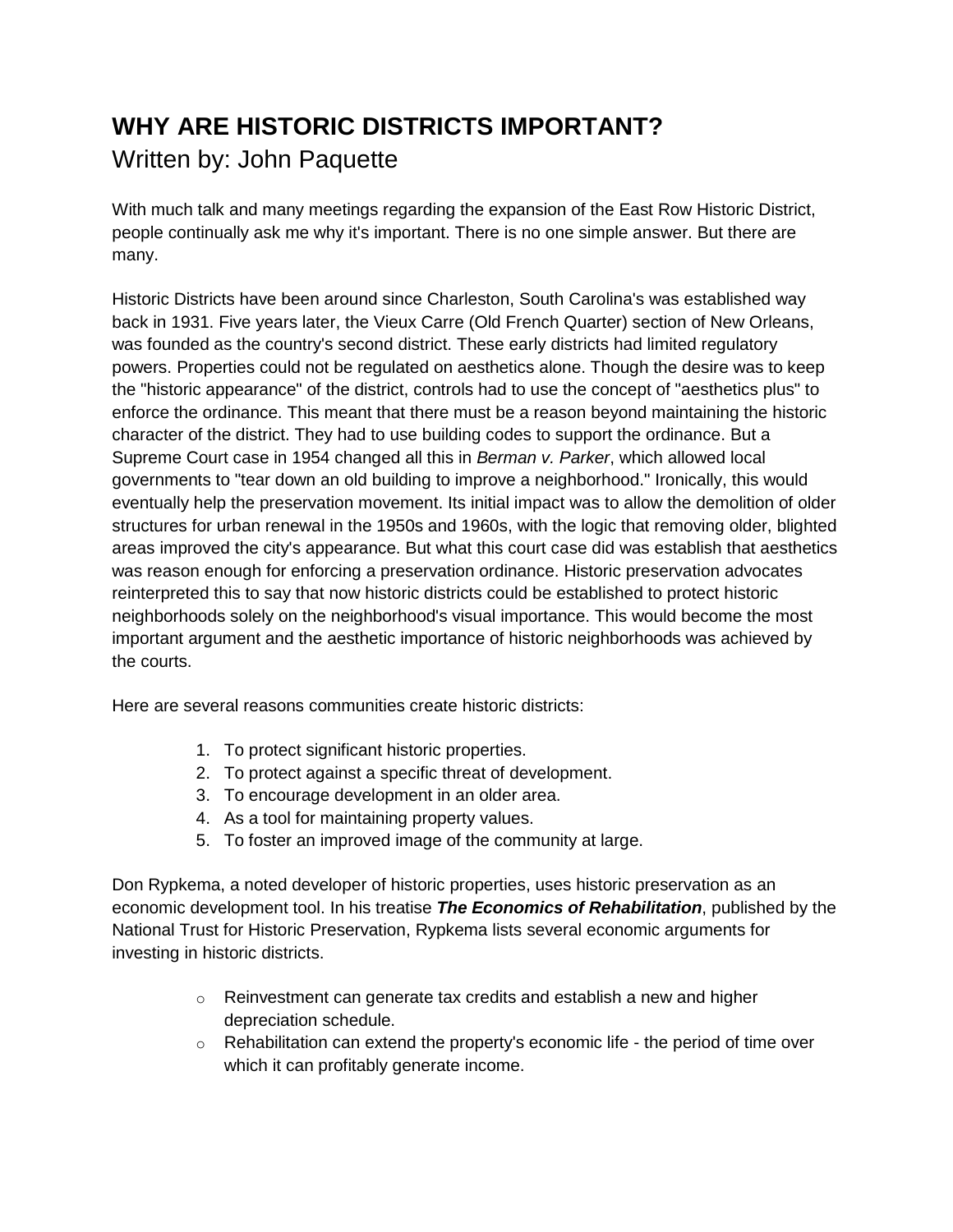- $\circ$  With an improved physical condition, the owner may be able to achieve a better quantity, quality and durability of the income stream.
- $\circ$  An improved property could be eligible for more favorable financing including the variables of loan-to-value ratio, interest rate and loan term.
- $\circ$  Rehabilitation might be the most cost effective way to free up the value of the land that is currently under producing.
- $\circ$  Individual reinvestment often is the most effective spur to adjacent property reinvestment. This can have a positive effect on the cumulative value of the properties within the area.
- o Vacancy tends to be significantly lower in well maintained buildings in good condition than in deteriorating structures.
- $\circ$  A well-conceived rehabilitation plan may eliminate areas of operating inefficiency such as outdated heating plants, etc.
- $\circ$  Areas of the building that are currently unused (such as upper floors of downtown buildings) or underutilized (often basements) may be placed in financially productive service. This may also effectively increase the building's net to gross ratio.

"Some years ago the Advisory Council on Historic Preservation issued a report identifying the contributions of preservation to urban revitalization. Their list included the following:

- 1. New businesses formed
- 2. Private investment stimulated
- 3. Tourism stimulated
- 4. Increased property values
- 5. Enhanced quality of life and the sense of neighborhood and community pride
- 6. New jobs created
- 7. Compatible land use patterns
- 8. Increased property and sales taxes
- 9. Pockets of deterioration and poverty diluted"

"Historic preservation does have a measurable economic effect on a community. This impact is not only as an economic activity in general, but in comparison to new construction in particular. Comprehensive econometric models have been created by the federal government to measure the effect that expenditure in one segment of the economy has on the rest of the segments - the multiplier effect. Using that data it is possible to directly compare the local impact of new construction versus rehabilitation. Suppose a community is choosing between spending \$1,000,000 in new construction and spending \$1,000,000 on rehabilitation. What would the differences be?

- $\circ$  \$120,000 more dollars will initially stay in the community with rehabilitation than with new construction.
- o Between five and nine more construction jobs will be created with rehabilitation than with new construction.